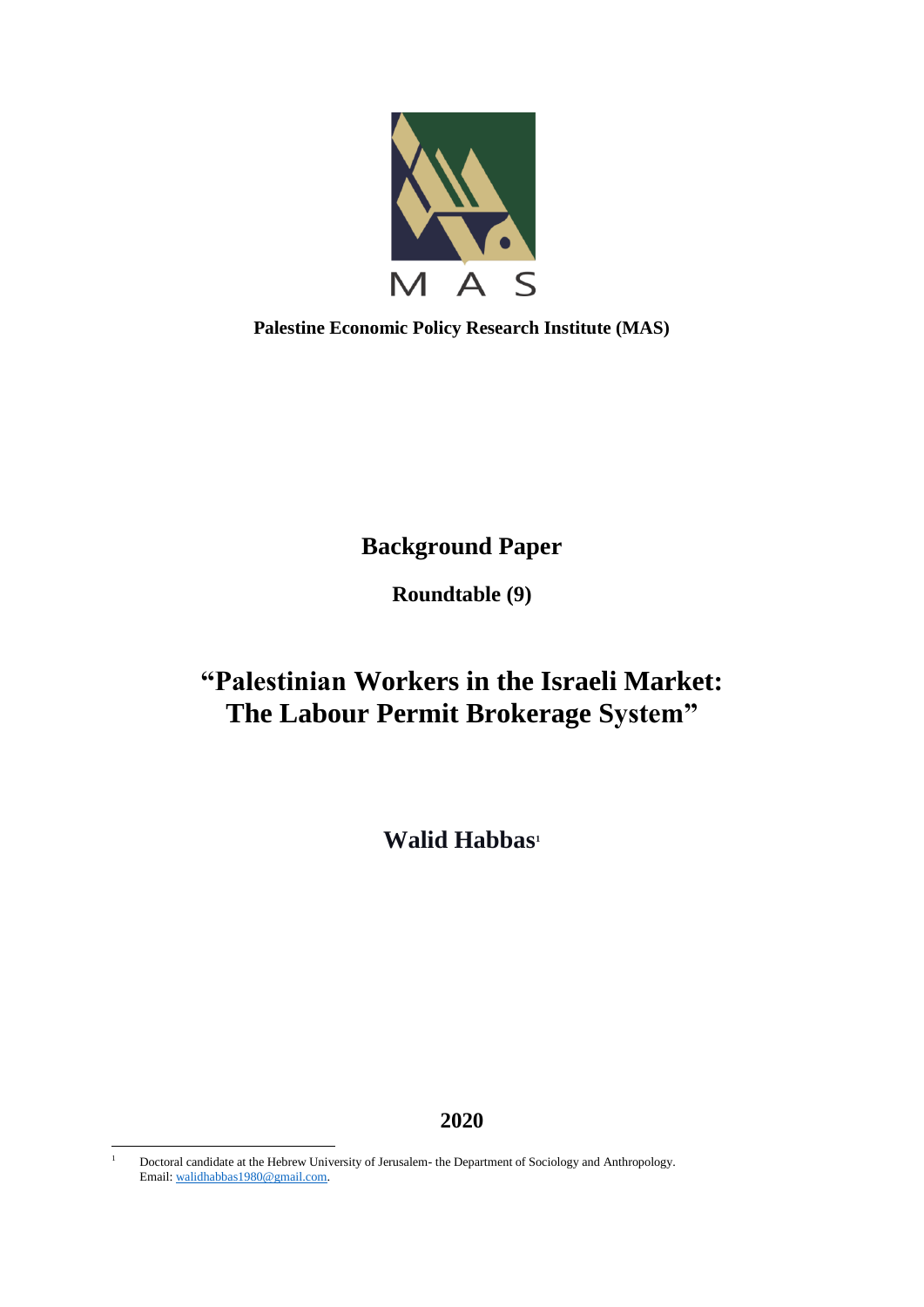This Background Paper is funded by:



This document has been produced with the support of the Heinrich-Böll-Stiftung. The views expressed herein are those of the author(s) and therefore not necessarily reflect the opinion of the Heinrich-Böll-Stiftung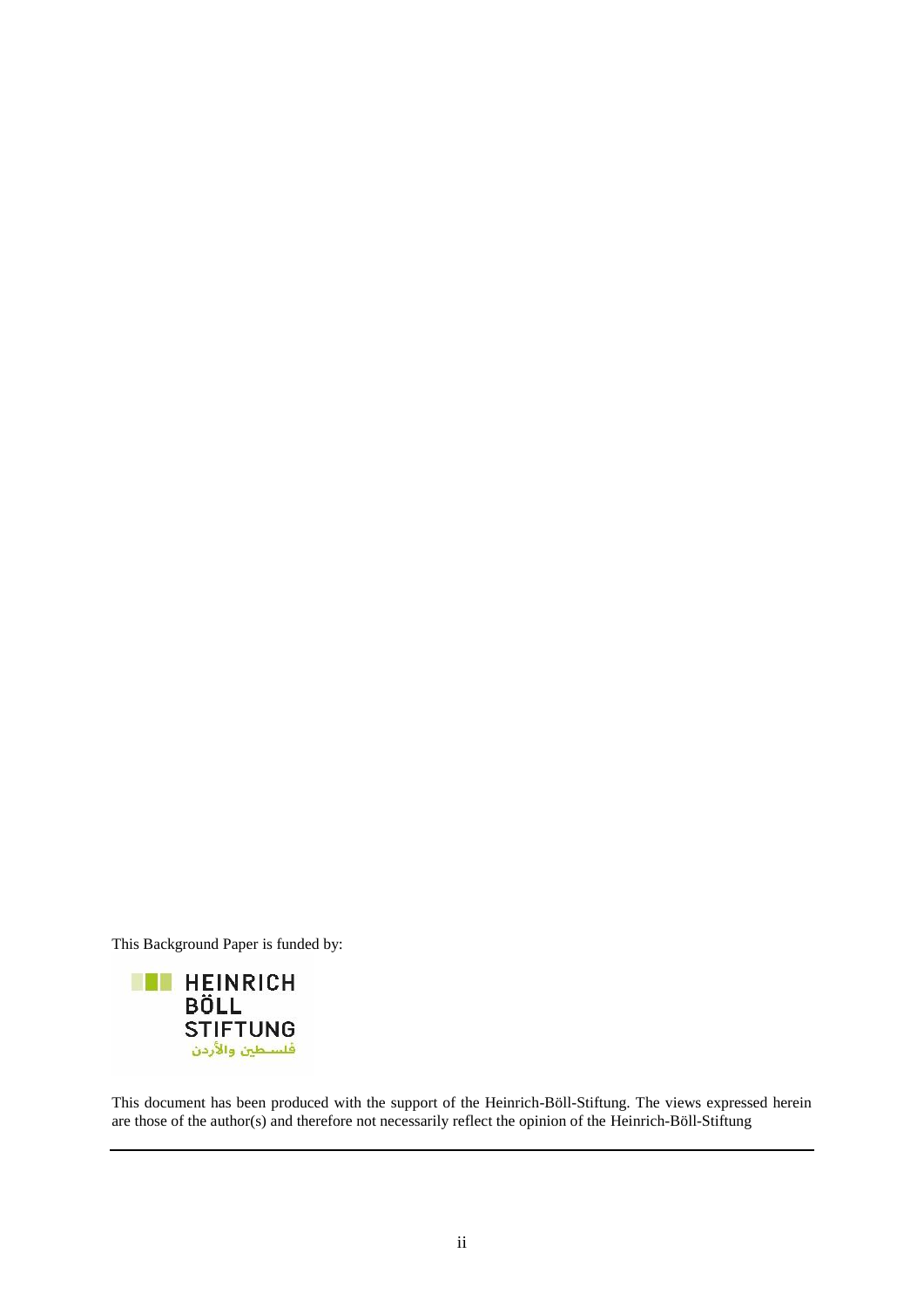#### **Summary**

-

The present background paper focuses on the phenomenon of selling and buying work permits in the black market. In 2019, about 133,000 Palestinians worked in Israel and Israeli settlements.<sup>2</sup> As illustrated in Table 1, Palestinian workers are connected to the Israeli labour market through various types of brokerage systems, depending on whether they have a permit or not, as well as on the type of permit used to enter Israeli workplaces. This paper focuses on the brokerage system related to **work permits** (to differentiate from other types- see table 1). Due to the difference in the system of issuing a work permit to access workplaces inside the Israeli settlements and the one for issuing work permits to access workplaces inside Israel (see: Kanafani, 2018), the paper will be limited to the second type as it enables the largest brokerage business.

Today, about 30% of the work permits are delivered to workers in return for a brokerage fee (NIS 1500-2500). This clandestine business generates personal profits for Palestinian and Israeli brokers that, according to the estimations of the Bank of Israel, amounted to NIS 122 million in 2018 (Atkas and Wifaq, 2019). It is an extremely systematic, lucrative, and complicated system of brokerage with far-reaching consequences: not only are the Palestinian workers super-exploited and substantial parts of their wages leaked to the brokers, but also this illegal business promotes fraud and false reporting on the workers' actual wages. This falsification reduces the spill-over to the Palestinian National Authority (PNA) as initially envisioned by the Paris Protocol. This Roundtable discussion and background paper do not examine other features of the exploitation of Palestinian workers in Israel and their rights and entitlements, which are regular issues in other MAS research on the labour market.

| <b>Workplace</b>                 | <b>Permits</b>                         | <b>Type of permits</b> |            | <b>Brokerage</b>       | <b>Used for</b><br>work | <b>Total</b><br>permits |
|----------------------------------|----------------------------------------|------------------------|------------|------------------------|-------------------------|-------------------------|
| Israel                           | permit                                 | Work<br>$permit^3$     | legal      | N <sub>o</sub>         | 48,534<br>20,166        |                         |
|                                  |                                        |                        | Purchased  | Yes                    |                         |                         |
|                                  |                                        | Family union           |            | Yes                    | 6,404                   | 78,094                  |
|                                  |                                        | Trade permit           |            | Yes                    |                         |                         |
|                                  |                                        | Special needs          |            | Yes                    |                         |                         |
|                                  |                                        | Seam zone              |            | Yes                    |                         |                         |
|                                  | No permit                              | Smuggling              |            | Most often             | 21,998                  | 21,998                  |
| Settlements                      | No                                     | Smuggling              |            | Most often             | N. A                    |                         |
|                                  | permits<br>Intermediaries <sup>4</sup> |                        | <b>Yes</b> |                        | N. A                    | 4,602                   |
|                                  | permit                                 | Work permit            |            | Yes                    | 16,336                  | 16,336                  |
| Israel and settlements no permit |                                        | Jerusalem ID holders   |            | Sometimes <sup>5</sup> | 11,970                  | 11,970                  |
| Total                            |                                        |                        |            |                        |                         | 133,000                 |

#### **Table 1: Disaggregation of the Palestinian Workers in Israeli Workplaces according to the Method of Access (PCBS, 2020)**

<sup>2</sup> It should be emphasized that this is a yearly aggregated estimation of the average number of workers employed. This should not mean that the same 133,000 workers were employed in Israeli workplaces throughout the year. For instance, whereas the average number of workers inside Israel in 2017 was 123,230 worker, the total number of workers who actually issued a work permit and worked inside Israel was 559,000; not to mention workers who accessed Israeli workplaces without a work permit (Al-Qadi, 2018).

<sup>3</sup> The estimation of work permits (purchased and legal) are calculated according to Bank of Israel report (Atkas and Wifaq, 2019).

<sup>4</sup> Intermediaries, or middlemen, are Palestinian contractors who guarantee the entrance of workers into the settlements on daily basis. In most of the cases, workers who rely on intermediaries do not know their actual Israeli employer. The intermediary person receives the wages from the actual Israeli employer, and extract his/her brokerage fees before handling the remainder to the workers.

<sup>5</sup> Brokerage occurs through Palestinian or Israeli companies in Jerusalem that link between unskilled Jerusalemite workers and employers in Israel. Employers who do not wish to declare for additional labour force in their workplaces, rely on brokers that extract a percentage from the worker's wage per hour. Such brokers have contracts with a bunch of Israeli companies and can easily employ workers even when there is shortage in labour demand.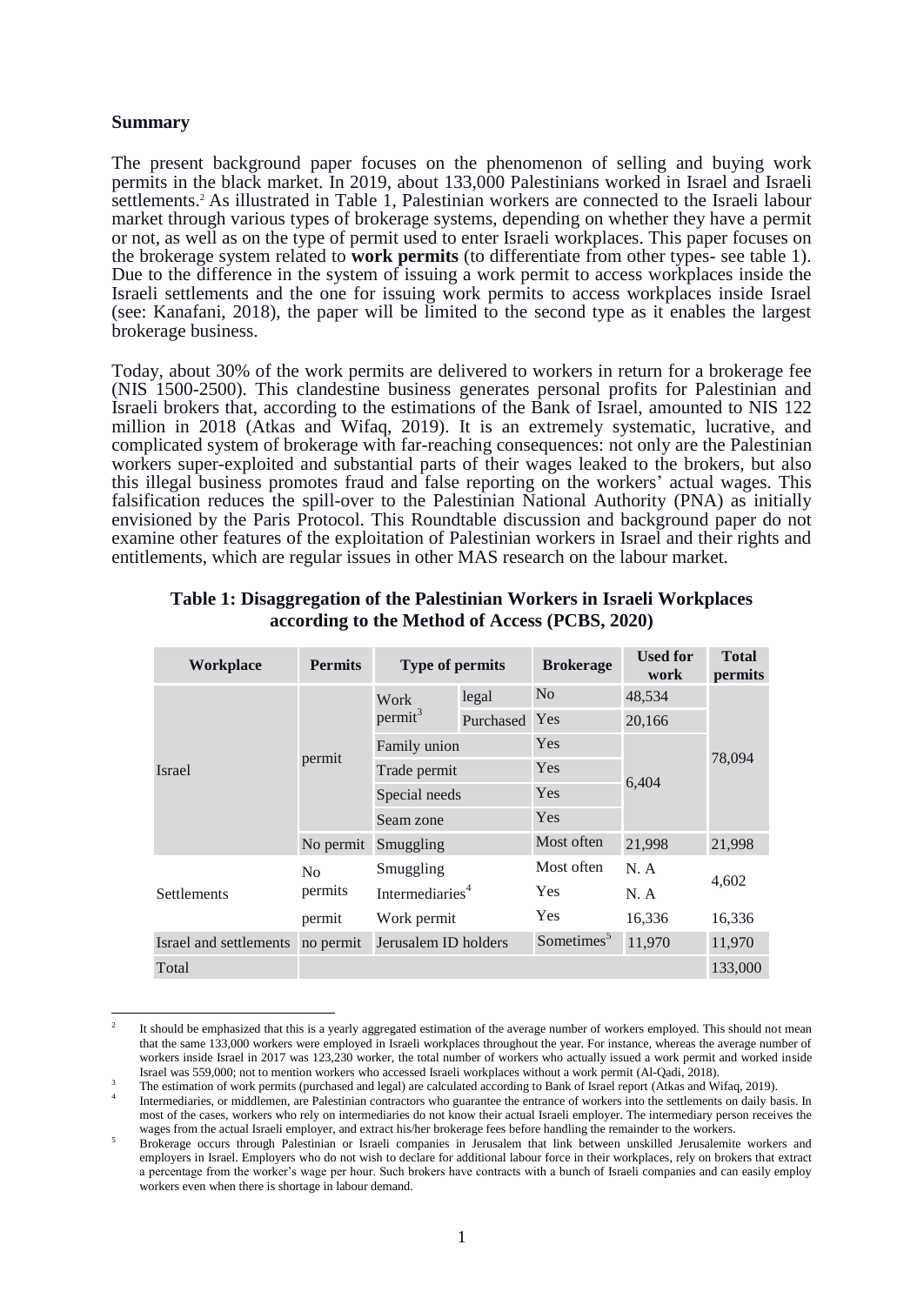## **1. Introduction**

Since 1967, Israeli colonial rule governed the Palestinian Occupied Territory (West Bank, Gaza Strip, and East Jerusalem) through two principle strategies, paradoxically exclusionary and integrative at once. First, *demographically*, Israel manages the Palestinians as non-citizen subjects, and governs them and their movement through a variety of exclusionary policies aimed at separating them from Israeli citizens (Ophir et al., 2009). Second, *economically*, successive regulations rendered the Palestinian economy highly dependent on the much more advanced Israeli economy (Taghdisi-Rad, 2014). One of the core features of dependency is low-wage Palestinian labour that, from the outset, started commuting daily to workplaces in Israel.

On July 2, 1972, the Israeli military issued a general exit permit that allowed Palestinian workers from the Occupied Territory to cross into Israel freely (Handel, 2009). In the period between 1972 and 1991, labour was mainly recruited through Labor Offices spread throughout the Occupied Territory and managed by the Israeli military or Military/Civil Administrations in consultation with the Israeli Ministry of Labor (Farsakh, 2005: 103). The Israeli organization of Palestinian labor inflows was, until the early 1990s, enabled by Israeli military orders that, although was monitored by diverse Israeli military institutions, did not hamper the Palestinian-Israeli interactions in the spatial sense.

The spatial fluidity of Palestinian labor to the Israeli workplaces came to an end during the First Palestinian Intifada (1987-1991) that led to the cancellation of the generalized permit system in January 1991. Since then, the practical configuration between population-exclusion and economy-inclusion policies has been organized through a permit regime whereby each Palestinian laborer must be issued an individual passing permit to cross into Israel (Berda, 2017). The breakout of the Second Palestinian Intifada (2000-2004) was followed by a segregation system that rigorously separated the Palestinian Territory (especially Area A and B) from the state of Israel and the Israeli settlements in the West Bank.

By contrast to the ghettoized Gaza strip (since 2006, Gazan labor are banned from entering Israeli working places), or East Jerusalem (the status of Jerusalemites as permanent residents waives the need to hold a passing permit), West Bank workers are required to obtain work permits in order to cross through the Israeli border regime.

# **2. What is a Work permit?**

There are about 70 types of permits (human, health, economic, and civilian) issued by the Civil Administration (COGAT, 2020). Officially, three types of permits are relevant to labor market: 1) permits for seeking employment, issued once every three months for 5-7 days; 2) green work permits, designated for workplaces in the Israeli settlements in the West Bank; 3) an orange work permit, designated for workplaces inside the state of Israel. <sup>6</sup> The first type (seeking employment) is affordable through many official channels such as the DCOs and Palestinian Civil Affairs Authority and does not grant its holder the right to work. By contrast, a work permit is one of the very few passing permits that cannot be issued through a direct relationship between the Palestinian workers and the Civil Administration. Nor can it be mediated through the official channels- Chambers of Commerce and the Palestinian Civil Affairs Authority. In practice, it is the responsibility of an Israeli employer to present the

<sup>-</sup><sup>6</sup> Workers and brokers can still benefit from other non-work permits to enter Israel for the purpose of work, as illustrated in table 1.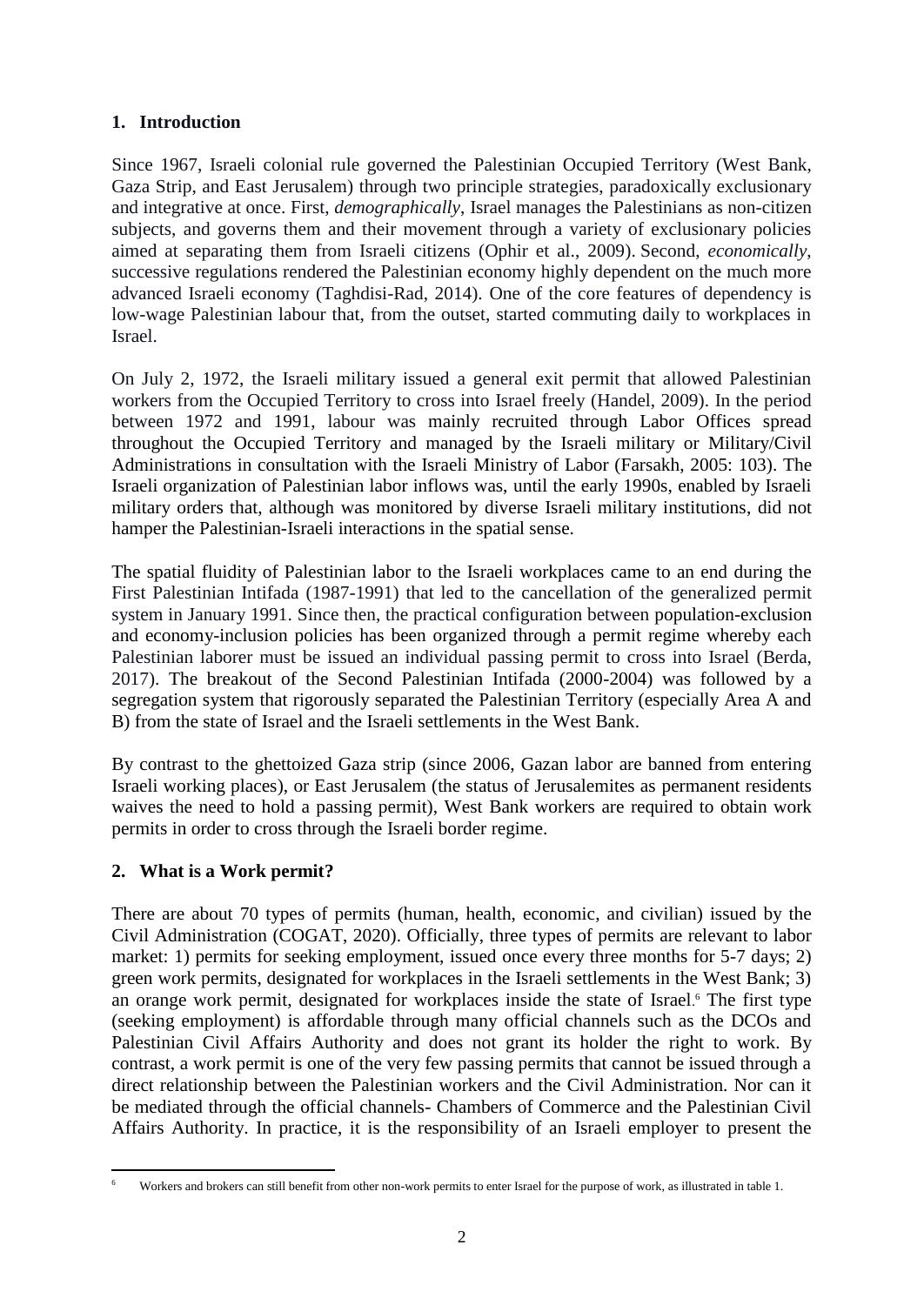required documents and prove willingness to employ the Palestinian worker in order for the work permit to be issued.<sup>7</sup>

When issuing a work permit inside Israel, the system operates as follows:

- A. The Government of Israel (GoI) and the COGAT determine the **general quota** of permits for each economic sector or branch in Israel (see table 2 for the quota in 2020). It is estimated that 85-90% of the general quota is used each year (see: Kanafani, 2018). Moreover, Israel ignores the fact that many workers are either smuggled or use non-work permits to access the Israeli workplace. However, holding a non-work permit (which is not counted within the general quota) means that the worker cannot receive a payslip, and thus no labor rights accrue to the worker (social security, vacations, sick leave, etc.) nor the PNA will be able to clear from the Israeli side the workers' deductions (for instance: equalization and income taxes).
- B. As long as the general quota is not yet fully exploited, each employer with a registered license can ask for a number of Palestinian workers to be employed in his company. The theoretical number of Palestinian workers allowed for each Israeli company is determined according to the **company's quota** (can reach up to more than 100 permits) which is determined by the GoI according to the company size, volume in the market, and its specific economic needs (Atkas and Wifaq, 2019). An Israeli registered company can submit to the Employers Service Unit<sup>8</sup> (ESU) stating the specific names and details of the demanded Palestinian workers<sup>9</sup>. The ESU passes the list of demanded workers to the Civil Administration (department of Labor) which, after conducting a "security check", asks the DCO to issue the permit to the worker. However, many Israeli contractors and companies can issue additional permits beyond their company's quota- a fact that designates the existence of corruption or absence of monitoring in both the ESU and the Civil Administration (according to the Israeli State Comptroller, 2014). For instance, in 2013, an Israeli employer opened accounts in different ESUs (in Jerusalem and Tel Aviv, and Ramat Gan). Employers in the ESU helped him circumvent the computerized system and thus illegally tripled his company's quota. In another instance, ESUs issued permits for companies that are not eligible for permits (Comptroller, 2014: 511–515; MACRO, 2017: 26).
- C. Each permit is issued in the name of both the worker and the Israeli employer and requires a direct relationship between them. The permit could be considered, in a way or another, an employment contract: The employer is committed to employing the worker for a full job (to distinguish it from a part-time job), provide free transport from and to the crossing points, and pay the worker's social security and tax dues. The worker is committed to working only for the employer stated in his permit. However, the employer can cancel the work permit at any stage, without previous notice.<sup>10</sup>

Work permits allow the worker to enter an Israeli workplace **under the condition that he/she works only for the employer who requested the permit and whose name is registered on the permit**. However, hundreds of Israeli contractors who are *able* to issue

-

<sup>7</sup> See how Israeli employers order labour permits in the official website of Israeli Ministry of Interior Affairs: [https://www.gov.il/en/subjects/labor\\_and\\_employment/jordanian\\_and\\_palestinian\\_workers.](https://www.gov.il/en/subjects/labor_and_employment/jordanian_and_palestinian_workers) However, the manual to issue permits is published only in Hebrew.

<sup>8</sup> A division in the Israeli ministry of interior affairs responsible of the relationships between Israeli employers and foreign workers. It is responsible of the sub-division "Jordanian and Palestinian workers". See:

[https://www.gov.il/en/subjects/labor\\_and\\_employment/jordanian\\_and\\_palestinian\\_workers.](https://www.gov.il/en/subjects/labor_and_employment/jordanian_and_palestinian_workers)  The Israeli official manual for requesting permits by the Israeli employer,

[https://www.gov.il/BlobFolder/service/apply\\_for\\_employment\\_permits\\_for\\_palestinian\\_workers/he/instructions\\_for\\_application\\_pls\\_](https://www.gov.il/BlobFolder/service/apply_for_employment_permits_for_palestinian_workers/he/instructions_for_application_pls_0820.pdf) [0820.pdf.](https://www.gov.il/BlobFolder/service/apply_for_employment_permits_for_palestinian_workers/he/instructions_for_application_pls_0820.pdf)  <sup>10</sup> See the official website for procedures of cancelling permits:

https://www.gov.il/he/service/request\_for\_cancelation\_of\_work\_permits\_for\_palestinian\_workers.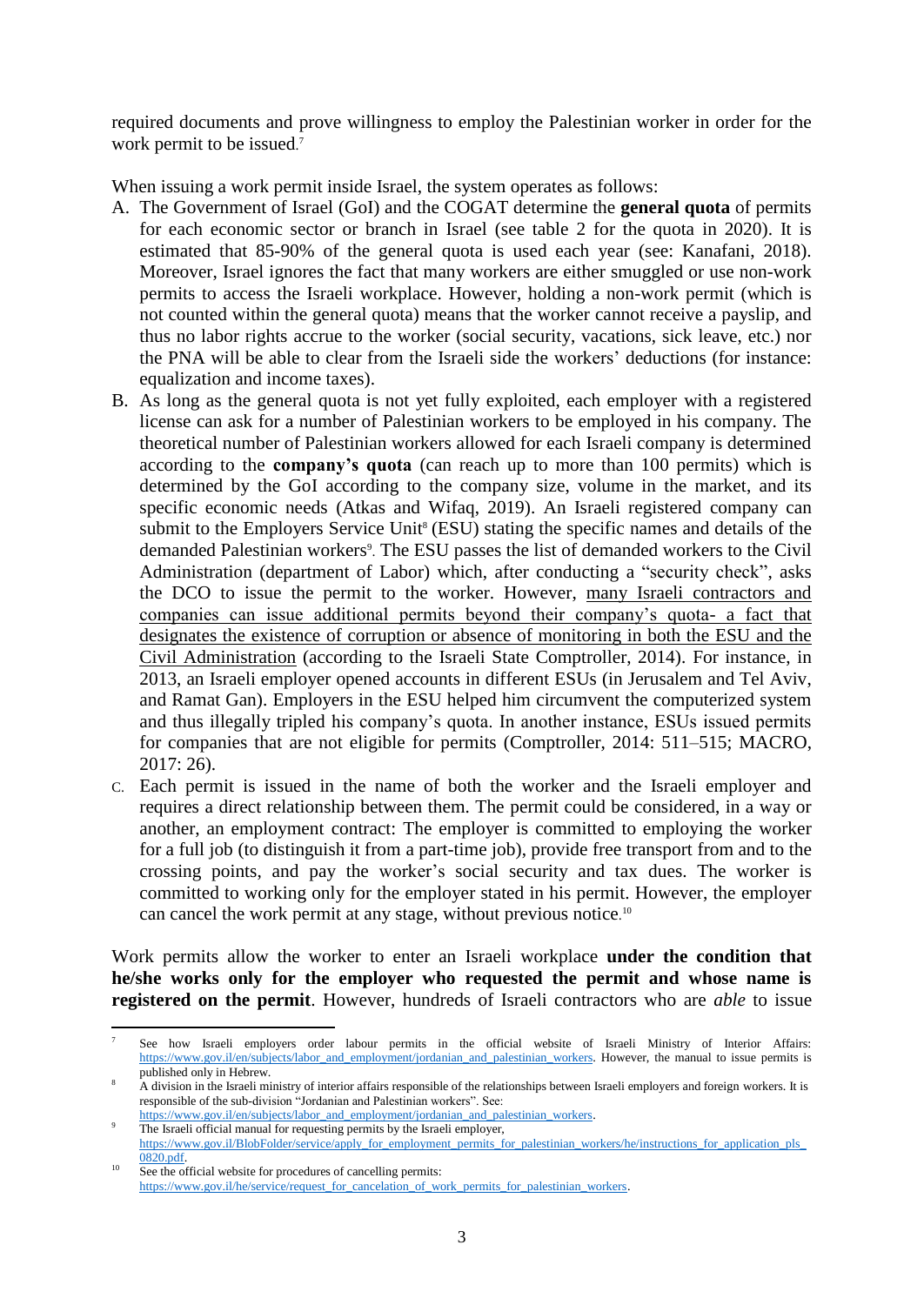permits (company's quota) do not actually need workers (later on: fictional employer)<sup>11</sup>. Whereas several Israeli contractors who do need Palestinian workers prefer not to issue permits on their own for the purpose of eluding taxes (later on: actual employer). This situation provides mutual interests; a basis for trading permits in the black market in a way that fictional employer profits from selling a permit for a worker, whereas the actual employer profits from downsizing his taxation profile and reducing any possibility for prosecutions.

Today, different Israeli companies, especially in the construction sector, are well aware of their legal status as possible fictional employers. Such fictional employers are a central node within a wider Palestinian-Israeli clandestine network that became specialized in recruiting workers, marketing their services on social media, and selling permits in the black market. Although the fictional employer is crucial within such networks, numerous Palestinian middlemen, spread throughout the West Bank, can become the powerful and determinant figures in this lucrative business. In order to understand the brokerage system, we need to have a close look at the way fictional employers operate.

## **3. The Brokerage System**

Selling work permits in the black market (hereafter: permit brokerage) is a well-known, yet highly undocumented phenomena in the Palestinian society. Besides a growing number of media reports, a journey through different Facebook groups<sup>12</sup> (tens of thousands of Palestinian workers are subscribed to them) can reveal this brokerage system. Moreover, in 2013, Israeli court convicted an Israeli person for running a brokerage network that entailed two Israeli construction companies and a number of Palestinian intermediaries. The network was responsible for selling 1,341 work permits between 2007-2010 in return for about NIS 4 million (about NIS 2,980 per permit).

However, after the trial, the corruption in both the Civil Administration and the ESUs did not come to an end. The Israeli State Comptroller reported in 2014 on the continuous corruption in the ESUs. His report in 2020 explicitly referred to corruption and the absence of a monitor in the Civil Administration (department of Labour) concerning the workers' permits. The Bank of Israel (BoI) illustrated this corruption and estimated that 20,166 Palestinian workers purchased their work permits in order to enter Israeli workplaces. Brokers generated a total profit that stood at NIS 122 million in 2018. However, the BoI underestimated the price of permits in the black market and suggested that the average *monthly* profit from each permit is only NIS 500.<sup>13</sup> Since the actual profit from a permit is known to reach NIS 500-800, there is some basis to expect that the generated profits are much higher than estimated by the BoI.

In order to further understand the brokerage system, we need to take a closer look at how employers calculate workers' payments. Once an Israeli employer (whether fictional or

 $11$ <sup>11</sup> It is the duty of the "Employer Service Division" in the ministry of interior affairs to inspect the legibility of each employer to have (or raise) a company's quota. However, the Division's computerized files lack the appropriate documents, or have very old statistics. Moreover, while the Division is obliged to monitor all the registered companies, in fact it is monitoring only 15%. Finally, requests to issue permits in light of the company's size/quota are most often approved without real investigation (Comptroller, 2014: 509–511).

<sup>&</sup>lt;sup>12</sup> The most popular groups are "Workers demanded in Israel and the West Bank", see: [https://www.facebook.com/groups/549179322172218;](https://www.facebook.com/groups/549179322172218) "Work permits and settlements in Israel and West Bank", see: [https://www.facebook.com/groups/113263779209683;](https://www.facebook.com/groups/113263779209683) "Requested craftsmen and workers and permits to work in Israel", see: [https://www.facebook.com/groups/385835351573164;](https://www.facebook.com/groups/385835351573164) "Work in Israel", see: [https://www.facebook.com/groups/1899582550257672;](https://www.facebook.com/groups/1899582550257672) and "Requested workers with permits", see[: https://www.facebook.com/groups/1662788727093519.](https://www.facebook.com/groups/1662788727093519) 

<sup>&</sup>lt;sup>13</sup> NIS 122 million/12 month/20,000 permits= NIS 500 profit per permit.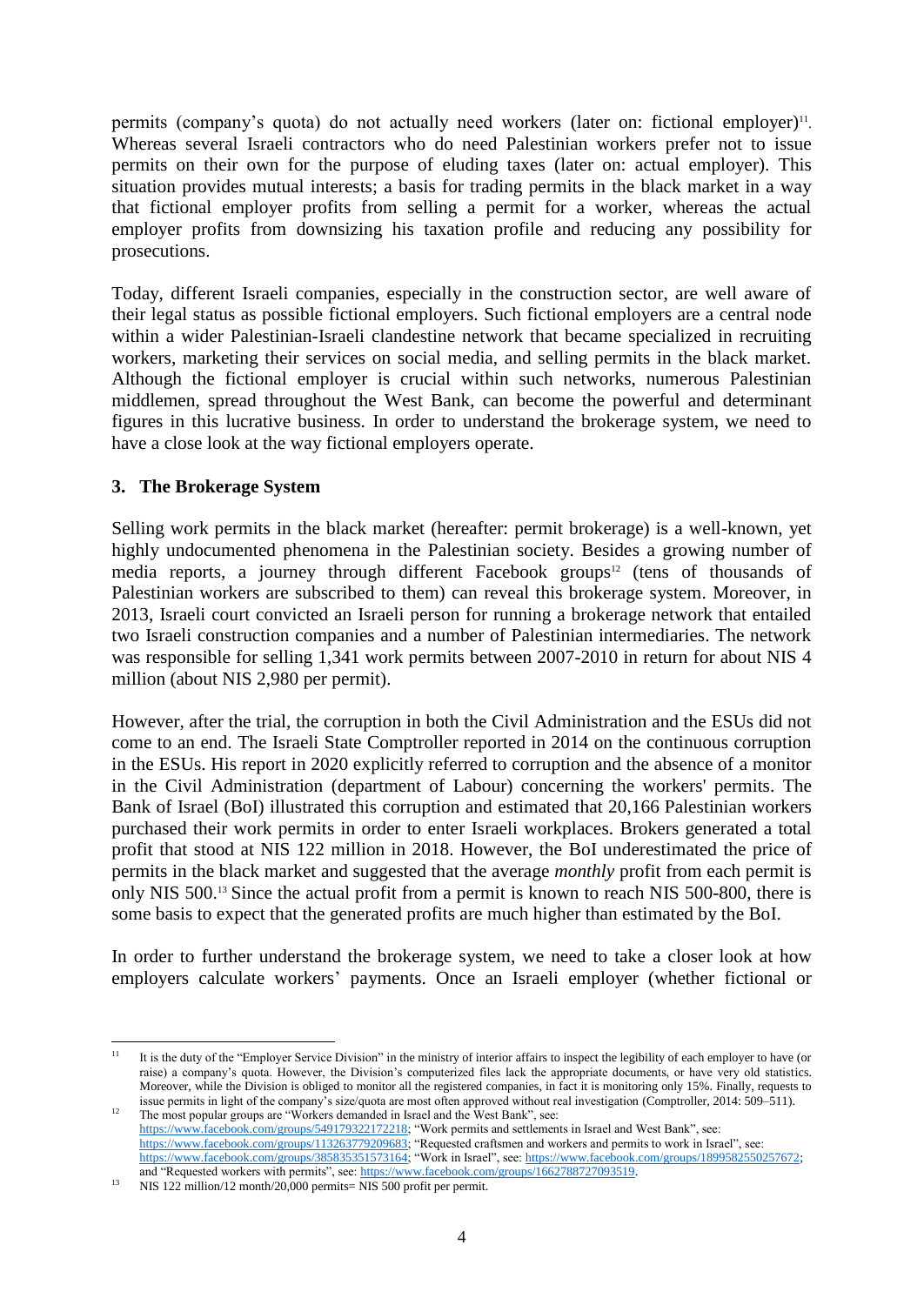actual) issues a permit, he/she is required to issue a payslip for the Palestinian worker.<sup>14</sup> The payslip details the gross wage and the net wage- the difference encompasses many details that can be grouped together under the title of deductions. <sup>15</sup> Until 1994 the employer used to transfer the gross wages (net wages  $+$  tax deductions) to the ESU, and the latter issued a payment check for the worker to receive his/her net wage while transferring the deductions to the relevant Israeli institutions. After 1994, employers have been transferring only the deductions to the Payment Division, and the net wages are paid in cash. This arrangement that prevails until today, provides a conducive environment for the trade of permits. Because deductions are calculated as a percentage of the gross wage of the worker (see Table 3), the post-1994 arrangement enables the employer to declare minimum wages for the workers, and thus pay the minimum deductions and sanctions to the ESU, while in reality, the employer pays the worker a much higher net wage in accordance with the market price of the labor force.

The BoI estimated that the **average** monthly deductions paid by the employer (fictional or actual) to the ESU are **NIS 1,482**. The estimations were based on a survey that included 1,271 Palestinian workers (out of which 561 purchased permits) at four crossing points in the West Bank in June 2018. This means that most of the payslips issued for permit-holders declared almost minimum wages.

| <b>Wage in NIS</b>               | <b>Up to 6,310</b> | 6,310-9,050   | 9,051 - 14,530 |
|----------------------------------|--------------------|---------------|----------------|
| Social security                  | 7.6%               | 7.6%          | 7.6%           |
| Comprehensive Pension            | 13.1%              | 13.1%         | 13.1%          |
| Competition to severance pay     | 2.33%              | 2.33%         | 2.33%          |
| Total deductions (percentage)    | 23.03%             | 23.03%        | 23.03%         |
| Total secretions by the employer | 1,453              | 1,453 - 2,084 | 2,084 - 3,346  |

#### **Table 3<sup>16</sup>: Total Deductions Paid by the Employer who Issue a Payslip to the ESU on Monthly Basis**

It appears that there are two different daily wages in the Israeli market: Workers who purchased permits from a fictional employer were able to find jobs at a much higher average daily wage (NIS 465) compared with workers who did not purchase permits but received it legally from their actual employer (NIS 440)- see Table 4. The reason is that the actual employer pays less costs for employing a permit purchaser since the employer isn't legally obligated to pay for transportation.

<sup>-</sup><sup>14</sup> A pay slip must state the starting date of employment, the cumulative seniority, working days and hours, vacation days granted during the same period and the balance of the employee's vacation days, sick days utilized and accrued, the value of wages paid to an employee for a normal working hour, regular wage, other payments (including overtime pay, convalescence pay, vacation pay and sick pay), total wages and other payments liable to income tax and social security contributions that are taken into account for calculating pension rights or other social rights.

<sup>&</sup>lt;sup>15</sup> In Oct. 8, 1970, the Government of Israel decided that Palestinian workers should be treated as equal to any Israeli worker in terms of their social rights as well as the minimum wages rates prevailing in Israel. The Payment Division in the Israeli Interior Affairs is responsible for applying this equity. Until today, this governmental decision is not implemented, and the pay slips still declare less social rights than what a Palestinian worker deserves (Comptroller, 2014). <sup>16</sup> This is a rough estimation. For full details, please see the update since 2019 at:

[https://www.gov.il/BlobFolder/policy/palestinian\\_workers\\_constructions\\_social\\_rights\\_procedure/he/9.1.1003.pdf.](https://www.gov.il/BlobFolder/policy/palestinian_workers_constructions_social_rights_procedure/he/9.1.1003.pdf)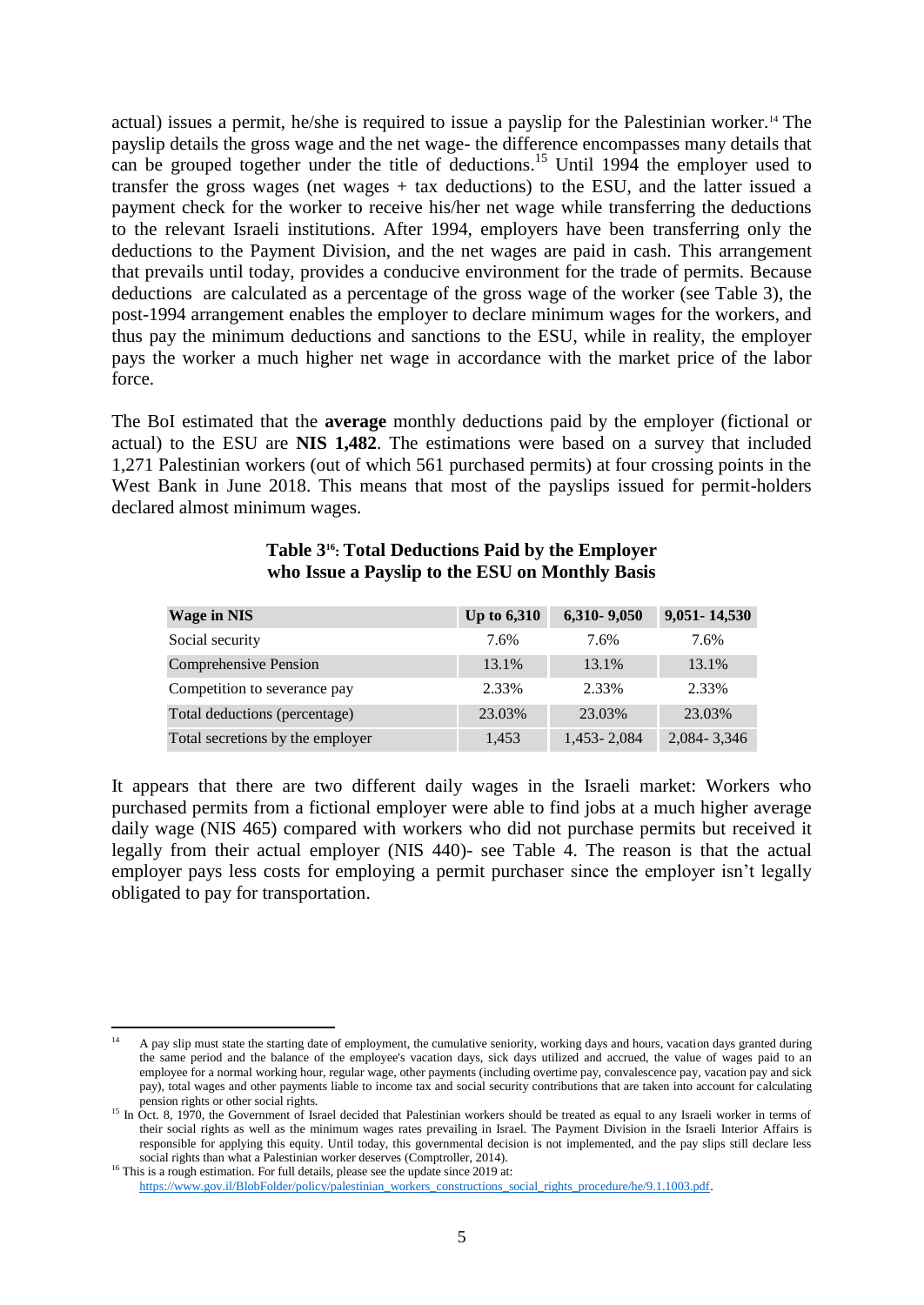|                                                                                                                           |                           | <b>Bank of Israel data survey</b> |                        |
|---------------------------------------------------------------------------------------------------------------------------|---------------------------|-----------------------------------|------------------------|
|                                                                                                                           |                           | <b>Fictional employer</b>         | <b>Actual employer</b> |
| Working days                                                                                                              |                           | 21.7                              | 21.1                   |
| Gross wage/working day (NIS)                                                                                              |                           | 465                               | 440                    |
| Gross wage (NIS)                                                                                                          |                           | 10,090                            | 9,282                  |
| Permit cost                                                                                                               | Deductions<br>$(23.03\%)$ | 1,482                             | 1,482                  |
|                                                                                                                           | Permit price (NIS)        | 500-800                           | none                   |
| Total brokerage profits (in million NIS)                                                                                  |                           | 121-194                           | none                   |
| Net wage (NIS)                                                                                                            |                           | 8,108-7,785                       | 7,800                  |
| Real net wage/working day (NIS)                                                                                           |                           | 374-360                           | 370                    |
| Net wages/working day (NIS) according to<br>declared<br>reductions<br>the<br>$(1,482/0.2303)$ /working days <sup>17</sup> |                           | 296                               | 296                    |

#### **Table 4: The calculations of real and unreal (declared) net wages of Palestinian workers in Israel**

## **4. Consequences of Permit Brokerage**

At first glance, permit brokerage might appear like a win-win situation for the three parties (fictional and actual employers as well as the worker). In fact, this illegal relationship is more complicated and leaves the workers over-exploited.

- 1. The system increases the maneuvering power of both the fictional and actual employers vis-à-vis the workers.
- 2. The phenomenon of underestimating the workers' daily wages in order to pay the minimum deductions is not limited to those workers who purchase the permits. Almost all actual and fictional employers declare unreal wages in order to raise their profit by not paying the accrued deductions on the additional money paid to the worker beyond the false declared wages. However, workers who buy permits are more constrained in the labor market and they are compelled to waive their labor rights in order to preserve their access to Israeli workplaces.

As stated earlier, the issuance of a permit is conditioned by working for the employer who issued the permit. The official payslip is also issued by the same (fictional) employer. In many instances, the workers even do not engage in a direct relationship with the fictional employer because issuing a permit is mediated by a huge number of middlemen who are West Bankers. Thus, instead of imagining a linear relationship between a Palestinian worker and an Israeli actual employer, the permit system enables a multi-level hierarchy in which the fictional employer and a middleman are two determinant nodes in linking the final beneficiaries. According to Shaher Saad,<sup>18</sup> General Secretary of The Palestinian General

 $17$ This rate is very close to the PCBS estimations of the average daily wage of Palestinians workers in the construction sector, see (PCBS, 2020)

<sup>18</sup> Shaher Saad (2020). Interviewed by Walid Habbas via Zoom on Oct. 1, 2020.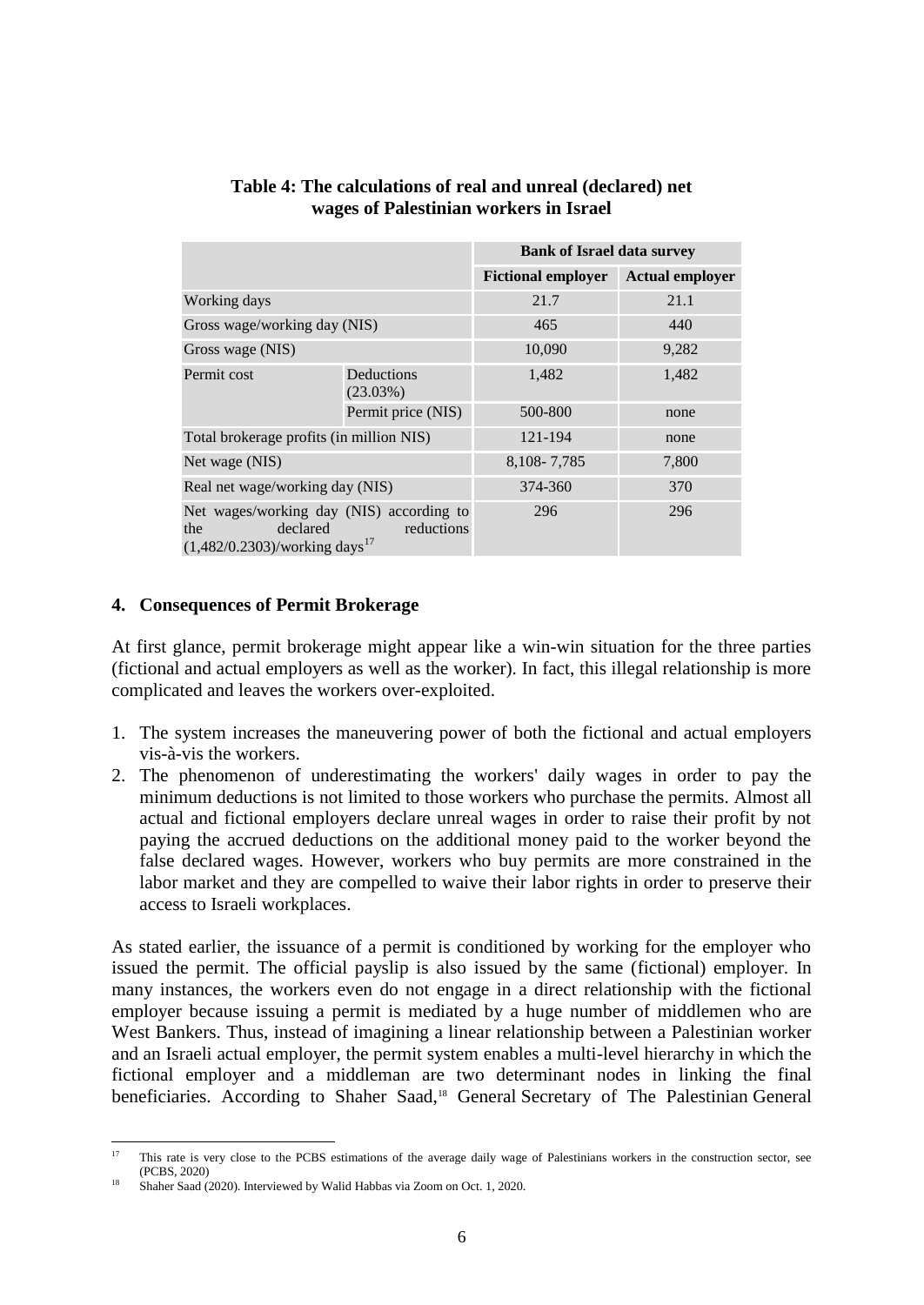Federation of Trade Unions (PGFTU) who has been following this black-market trade for years, the middlemen who are not part of the industry have good relations with the Civil Administration and are considered powerful figures, and some are members in organized gangs.

## **5. Lack of Effective Reform**

The State Comptroller's report in 2014 revealed the corruption and lack of monitory in issuing permits and granting companies' quotas. In 2016, the Government of Israel approved an innovation through its governmental decision number 2174. <sup>19</sup> The decision, which was supposed to be implemented in summer 2017, intended to end the "orthodox" relationships stated in the work permit between the worker and the employer. According to the innovation, a Palestinian worker with a work permit is free to work for any employer in the labor market. For this purpose, the government called upon the COGAT to create a digital system to recruit and distribute the workers in the Israeli labor market. A pilot was launched in July 2017 for workers in Atarot industrial park (general quota 2,500 workers- see Table 2). Each worker needs to login into the COGAT system and pass a qualification course before being legible for a work permit. The system is also supposed to link between actual employers and legible workers. The permit will be canceled for any worker who cannot find a match within 60 days. The system was supposed to expand to other sectors and workplaces at the beginning of 2020. The breakout of COVID-19 and other bureaucratic complexities prevented its application until today.

However, it is doubtful that such an innovation will bring the brokerage system to an end. First, decision 2174 was motivated by the need of raising the supply of Palestinian workers, especially in the construction sector, decreasing their labor wage and thus reducing the cost of houses and apartments<sup>20</sup>. As proposed in the 2174 reform, the digital system for recruiting labor should result in reducing the brokerage fees paid to a fictional employer, and thus decrease the net wages paid to construction workers. In order to scale this scenario, the Government of Israel prepared for an increase of 20,000 additional Palestinian workers starting by 2017. However, as long as permits are issued through COGAT and are subject to security check, the brokerage will remain structural to the system. Especially when we recall the subsection 3.G of the 2174 decision stating that workers will lose their permits if they fail in finding an actual employer.

In the Paris Protocol, which organized the labor-employer relationships, article VII.1 stated that "The Palestinian side has the right to regulate the employment of Palestinian labor in Israel through the Palestinian employment service, and the Israeli Employment Service will cooperate and coordinate in this regard". There is a real Palestinian interest in bringing back official labour market coordination mechanisms into operation with the power to transparently and equitably certify the labor-employer relationships. Moreover, it is highly recommended that work permits be issued through the Palestinian Civil Affairs Authority as part of a joint committee that brings together the Palestinian Labor Unions, Palestinian Labor Ministry as well as the Israeli stakeholders.

https://www.gov.il/he/departments/policies/2016\_dec2174.

<sup>20</sup> This is the reason why the government decision 2174 referred to, and was build upon, a pervious governmental decision in 2015 that called for increasing the general quota of construction labour. See: [https://www.gov.il/he/departments/policies/government\\_decision\\_317\\_moch.](https://www.gov.il/he/departments/policies/government_decision_317_moch)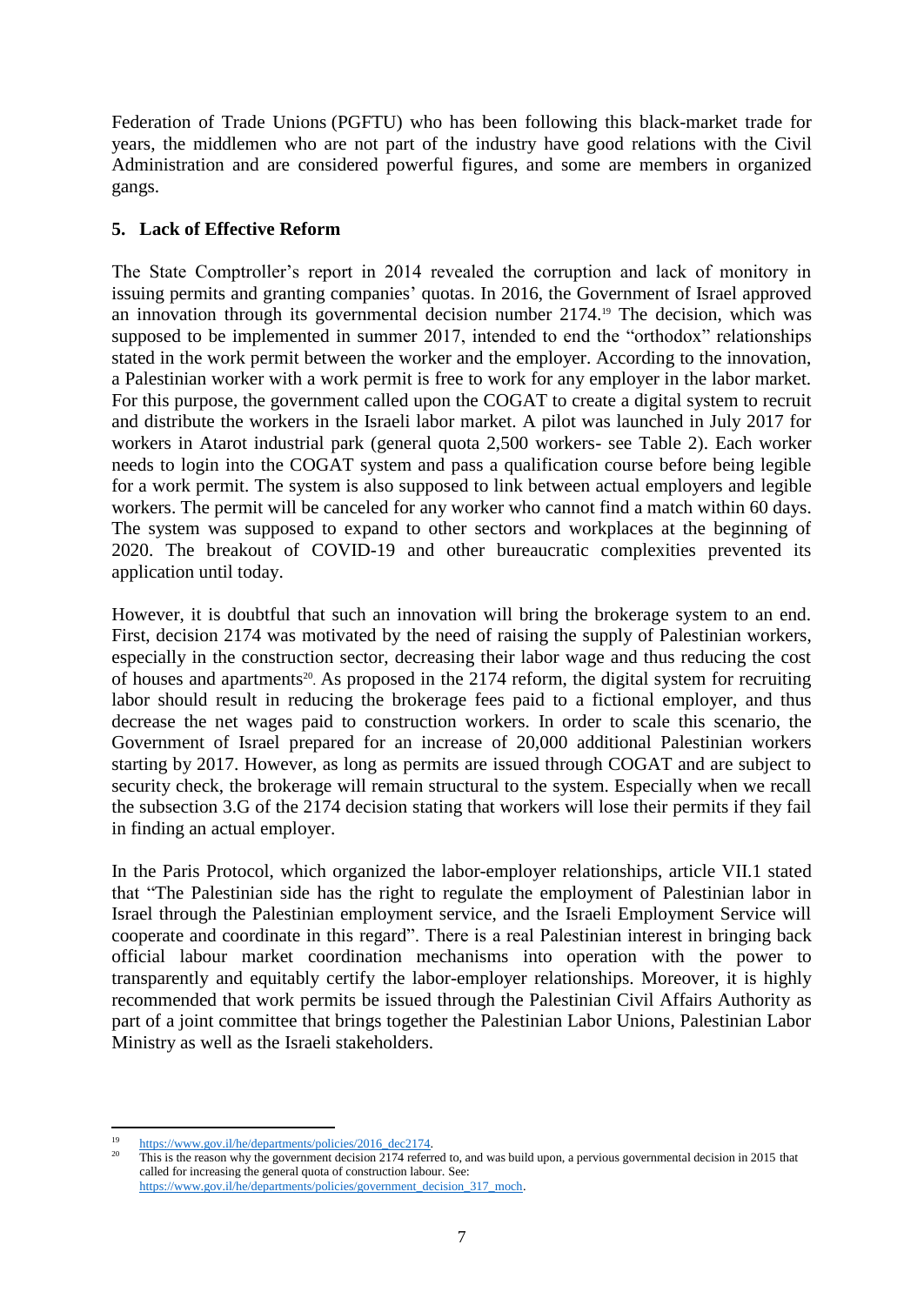| Type of permit                             | <b>Economic</b><br>sector    | <b>GoI-COGAT</b><br>quota | <b>Duration</b>          | <b>Issuance</b><br>conditions | <b>Notes</b>                   |
|--------------------------------------------|------------------------------|---------------------------|--------------------------|-------------------------------|--------------------------------|
| Wage-work (orange)<br>permit in Israel     | construction                 | 58,100                    | $3$ months $-1$ year     |                               | Out of which                   |
|                                            | Industry and<br>services     | 4,450                     | $3$ months $-1$ year     | Age 22 and<br>married         | 16,000<br>overnight<br>permits |
|                                            | agriculture                  | 6,250                     | $3$ months $-1$ year     |                               |                                |
|                                            | Seasonal<br>agriculture      | 10,750                    | Max 6 months             | Age 21-22 and<br>married      |                                |
|                                            | In Atarot<br>industrial zone | 2,500                     | $3$ months $-1$ year     | Age 21-22                     |                                |
|                                            | Hotels in<br>Jerusalem       | 300                       |                          | Age 21 and<br>married         |                                |
| <b>Total</b>                               |                              | $82,350^{21}$             |                          |                               |                                |
| Wage-work (green) permit<br>in settlements | All sectors                  | No quota <sup>22</sup>    | various                  | Age 21-22                     |                                |
| <b>Estimated</b>                           |                              | $21,000^{23}$             |                          |                               |                                |
| Seeking employment                         | all                          | No quota                  | 5 days every 3<br>months | Age $21-22$ and<br>married    |                                |
| <b>Estimated</b>                           |                              | $106,000^{24}$            |                          |                               |                                |
| Exit for work meetings                     | all                          | No quota                  | 5 days                   | various                       |                                |
| None-wage working <sup>25</sup>            |                              | 33,580                    | Various durations        |                               |                                |

## **Table 2: The quota that determines the official number of permits allowed for each economic branch, sector, or activity (Al-Qadi, 2018; COGAT, 2020)**

## **6. Questions for Discussion**

- 1. Not only does the 18-20% of Palestinian working labor force depend on the Israeli market, but also part of the Palestinian GNP depends on employment in the more advanced Israeli economy. However, the other side of the coin, namely the Israeli dependence on Palestinian low-wage workers has been almost absent from the Palestinian political agendas, especially in the bilateral meetings between both sides. How can the Israeli need of low-wage Palestinian workers be raised as a maneuvering tool in future economic meetings with Israel in order to improve the workers' conditions?
- 2. Are the Palestinian labor unions fulfilling their anticipated role in organizing, raising awareness, and protecting Palestinian workers in Israeli workplaces? What recommendations can be raised to such unions in light of their limited jurisdiction on what occurs on the other side of the segregation and annexation wall?
- 3. A large number of brokers are either profit-seeking individuals or organized networks who actually reside and operate within the West Bank, and under the jurisdictions of the Palestinian Authority and its security apparatuses. Can a joint operations room that

 $21$ <sup>21</sup> This is the official number of maximum numbers of work permits in Israel. However, it is estimated that in the few last years about 35- 38% of the Palestinian labour force actually employed in Israeli workplaces can smuggle without a work permit (MACRO, 2017).

 $\frac{22}{23}$  See, (MACRO, 2017)

<sup>&</sup>lt;sup>23</sup> According to a PCBS recent survey.

<sup>&</sup>lt;sup>24</sup> An estimation of the Palestinian Civil Affairs Authority from 2017, in (Al-Qadi, 2018).

<sup>25</sup> These include: health employees, international organizations, church and Waqf workers, BMC, trade, tour guides and others.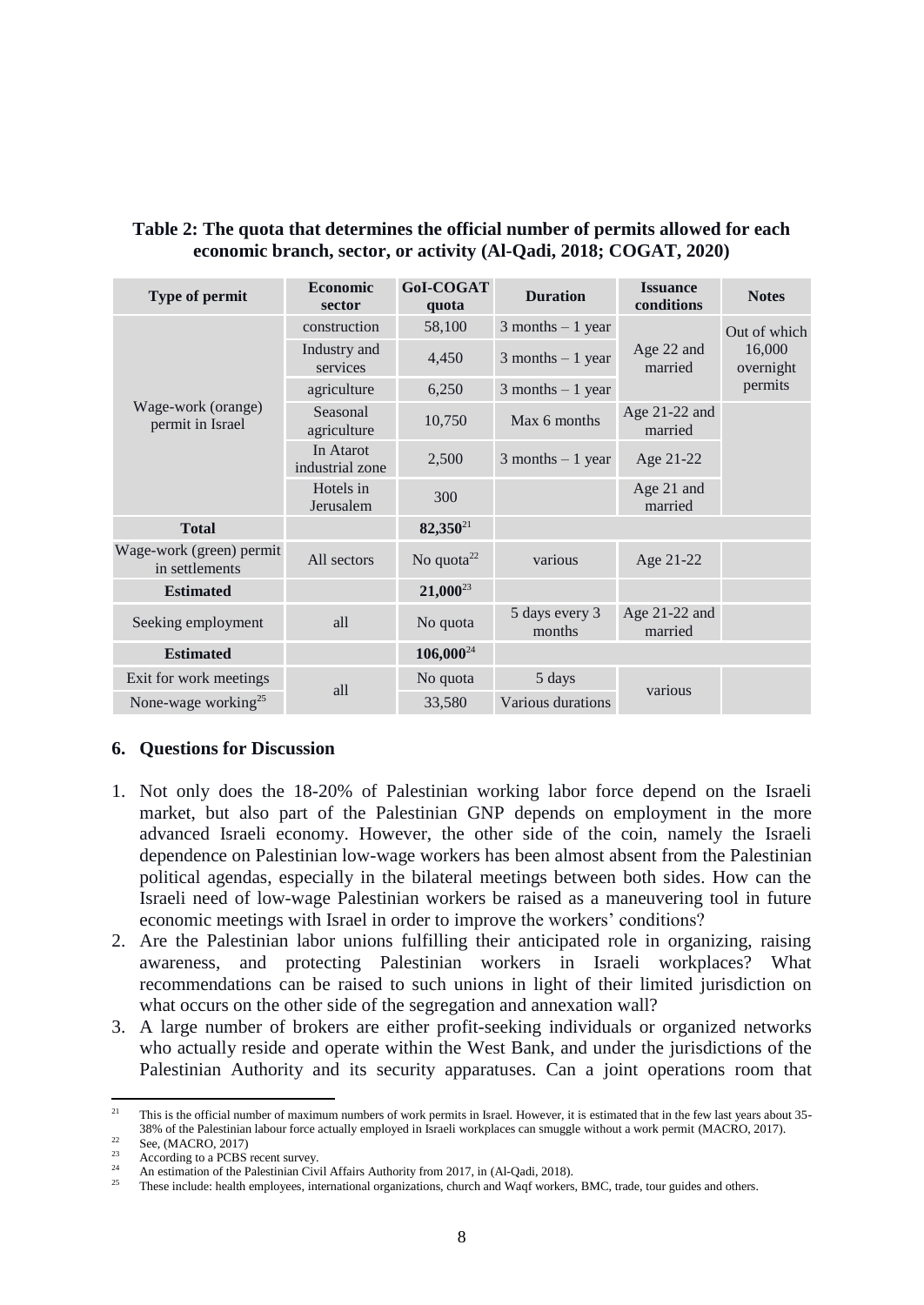encompasses representatives of the workers, labour unions, Ministry of Labour, and various Palestinian security apparatuses be helpful in cracking down on exploitation by Palestinian brokers? It is legitimate to ask whether there is negligence in protecting the Palestinian workers, at least in criminalizing and deterring Palestinian brokers, where possible.

- 4. The Civil Administration claims that since 2004 nobody approached its offices with a formal and written objection on the issue of work permits or brokerage system (Comptroller, 2020: 241). Although the Civil Administration announcements should be taken with several grains of salt, it is worth discussing how the role of the Palestinian Civil Affairs Authority can be more emphasized in negotiating, and co-authoring any future Israeli "reform" concerning an important segment of our society- workers?
- **5.** Revising the many reports on fiscal leakage, and financial losses of the Palestinian Authority, none of the available reports and studies referred to the role of brokerage system, and the false reporting on minimum wages, on decreasing the accumulated contributions of the Palestinian labor force in Israel to social security; equalization tax. A comprehensive study is highly recommended.